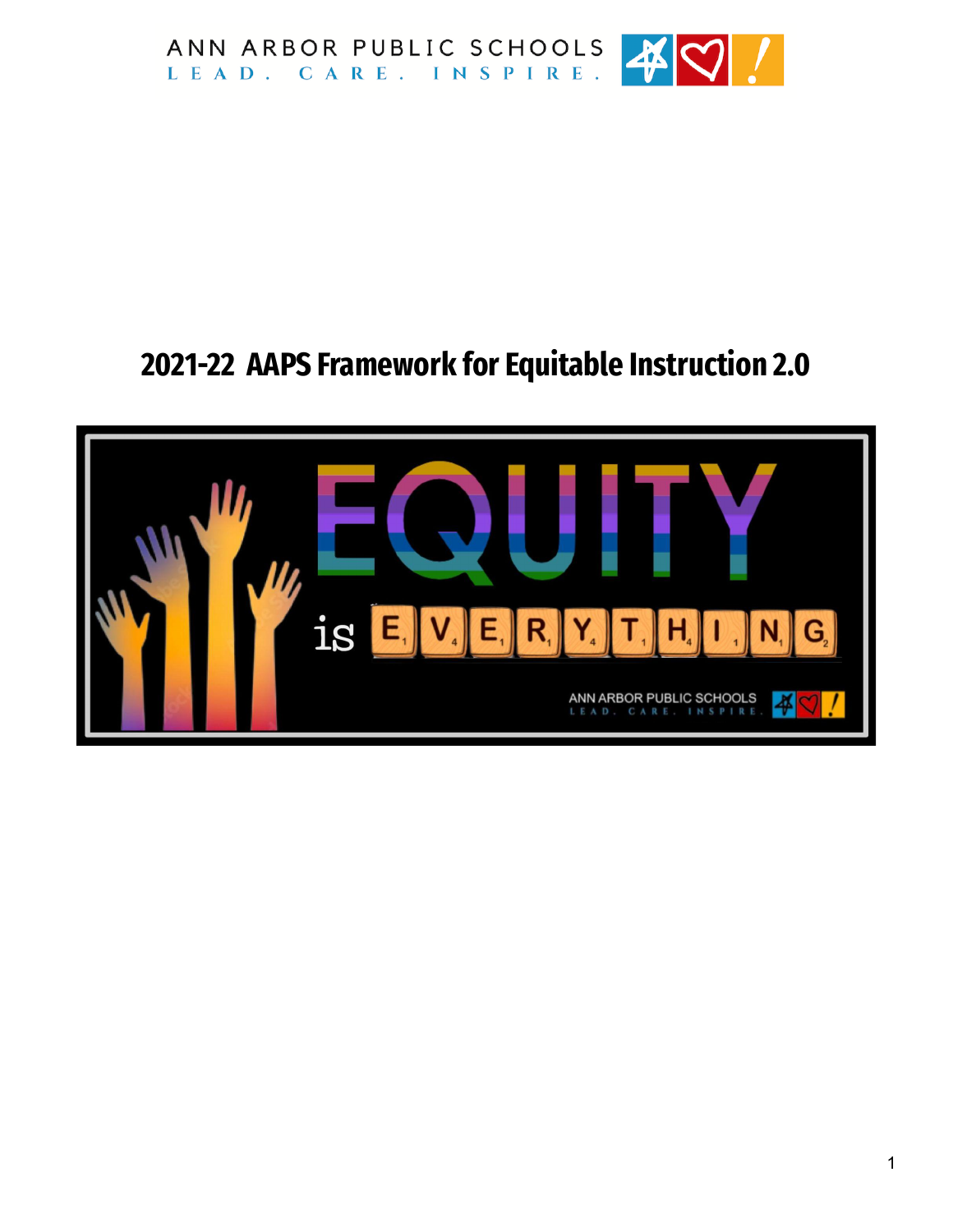ANN ARBOR PUBLIC SCHOOLS LEAD. CARE. INSPIRE.



## **Introduction: Equity is Everything -**

Each and every one of us is called to rise up and take action in this historical moment of awakening to the racism, bias **and inequities in our system, culture and practice.** We recognize that to achieve equity, every member of the AAPS has a critical role to play both professionally and personally in serving our students and families.

**The journey we embark on together is one that never ends.** It is a continual path of reflection, connection, growth, and action. We may step onto the path from diverse places and move and grow at different paces, but the key in our collective journey is that we all start where we are but don't stay there. For decades, historical and predictable patterns of achievement demonstrate that we must tune in, and level up in our efforts across our system. Together we will create inclusive cultures while shifting our practice in ways that center, affirm, support and challenge each of our students, intentionally and specifically, students in the following groups:

- English learners
- Black and brown students
- Students with exceptionalities
- Students who are economically disadvantaged

When we are successful, we will find no predictability of success based on race, ethnicity, linguistic or academic exceptionalities. Over this and the coming years, you can expect to see and feel coherence across our organization in this commitment. We will focus our energy, talent and innovation, centering our students to make change happen.

#### **Where We Started - 2020-21**

In the 2020-2021 school year, we took intentional steps to ensure equitable, accessible instruction for our students. With a focus on Universal Design and SIOP elements, we worked together in new and innovative ways, learning new tools and stepping together in a digital ecosystem. These important lesson elements remain the foundation of our next chapter.

*The Essential Components for Lesson Planning*

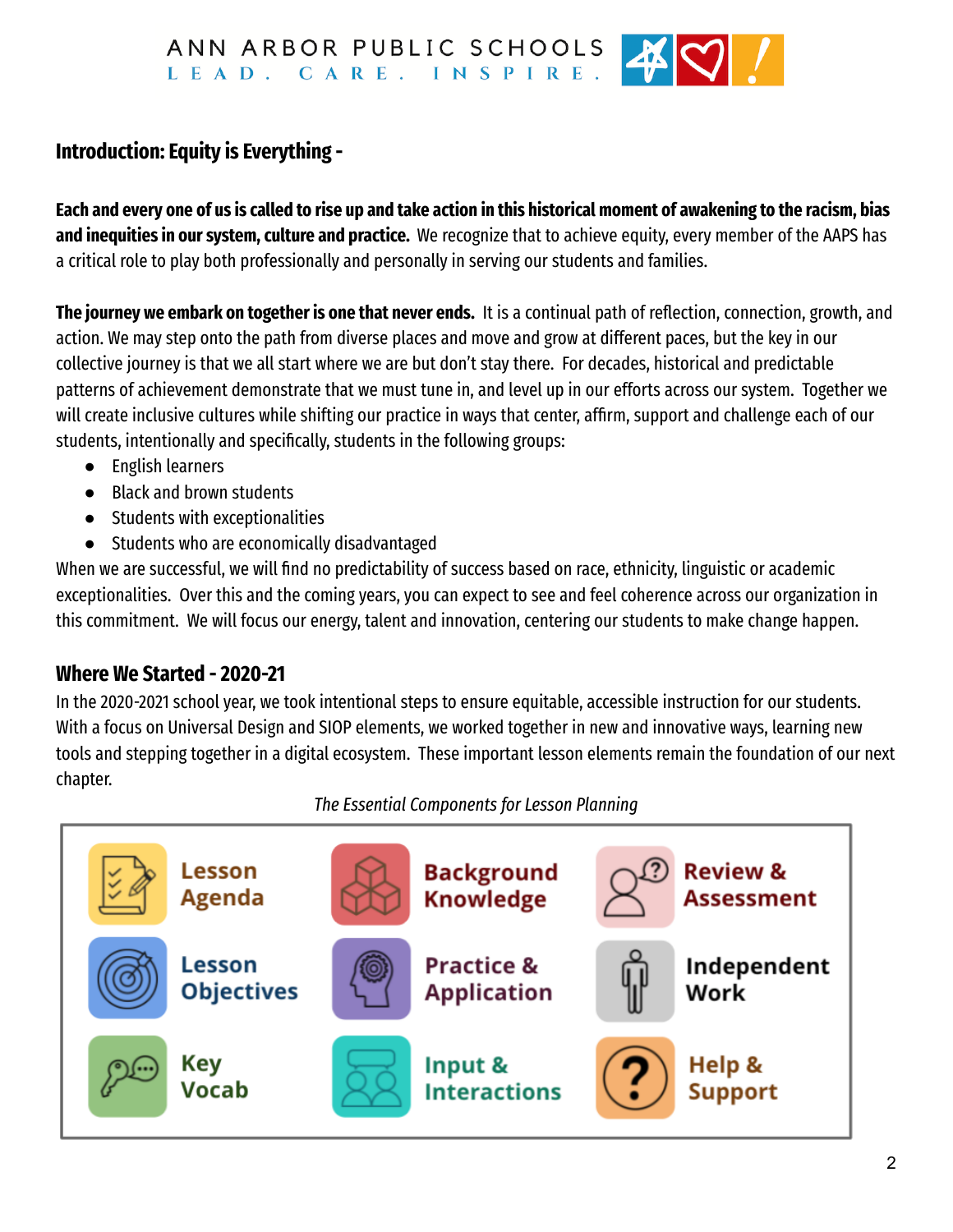

We began our journey with a voluntary opportunity for all AAPS staff to attend a series designed to support our racial literacy development. Approximately 400 AAPS team members participated!



#### **Where we are going - 2021 and Beyond**

From these foundational lesson components, we will level up by growing in our mindset and practice of Culturally Affirming Instruction. **Every member of the AAPS team will participate together in a six-part series on Culturally Responsive Teaching with Dr. Yolanda Sealey-Ruizfor the 2021-2022 School Year.** Throughout the year, you will make important connections between this series and the work we accomplished together last year in our efforts to make teaching and learning accessible, relevant, challenging and affirming for each of our students.

|  | Culturally Responsive Teaching in the Ann Arbor Public Schools<br><b>With Dr. Yolanda Sealey-Ruiz</b> |                             |                              |                             |                           |                           |
|--|-------------------------------------------------------------------------------------------------------|-----------------------------|------------------------------|-----------------------------|---------------------------|---------------------------|
|  | September 22<br>$2:00 - 4:00$                                                                         | October 20<br>$2:00 - 4:00$ | November 17<br>$2:00 - 4:00$ | January 26<br>$2:00 - 4:00$ | March 16<br>$2:00 - 4:00$ | April 20<br>$2:00 - 4:00$ |

**This** *AAPS Framework for Equitable Instruction is an important tool* providing us with key mindset and practice guidance to guide your work together in Teaching & Learning Networks (TLNs) in unit and lesson design. We look forward to this journey and to seeing each of you on the path! Equity is Everything!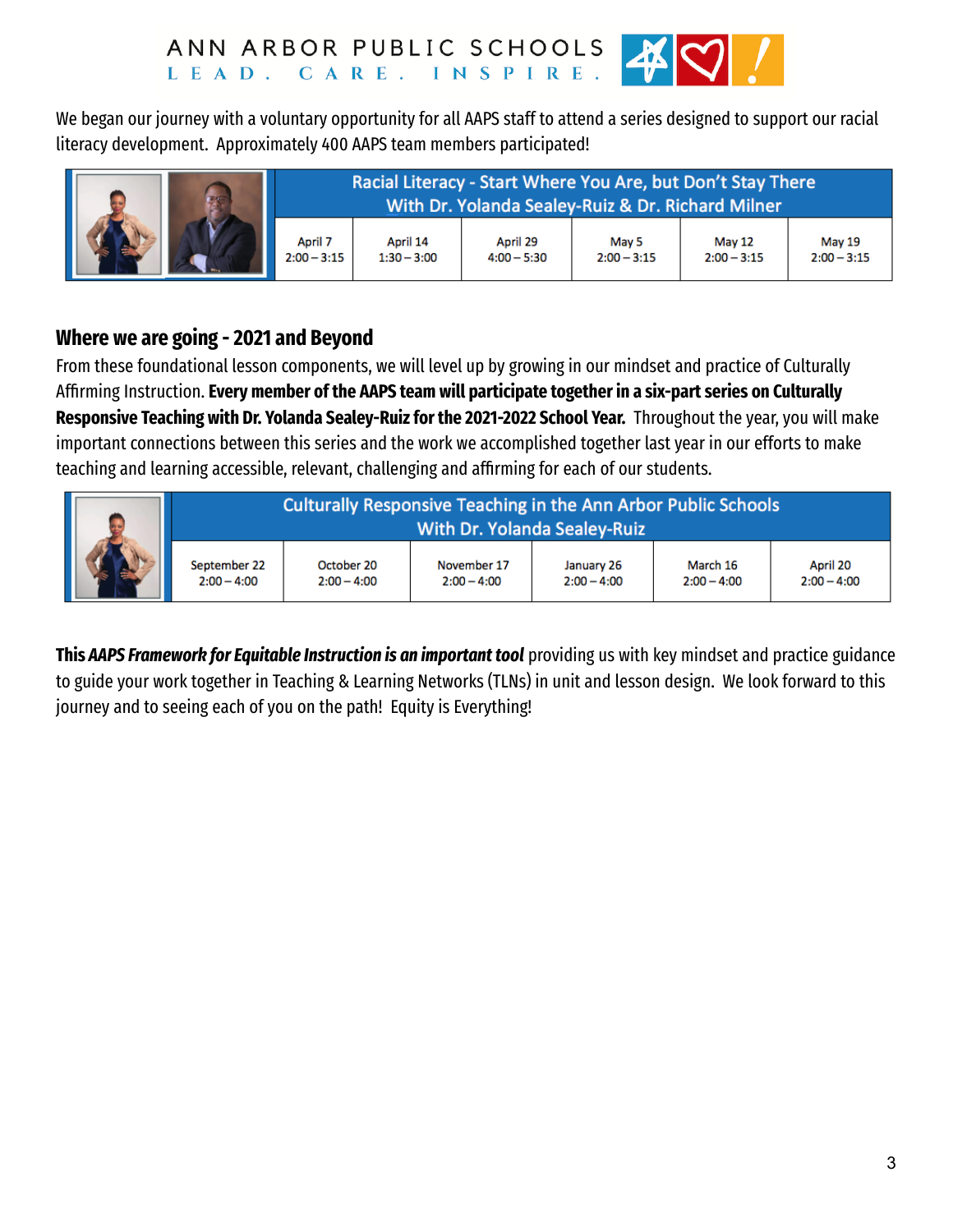

## **The Four Essential Design Elements of Equitable Instruction**

The following four design elements have influenced our work to this point:

- Culturally Affirming Instruction
- Universally Designed Instruction
- Instruction with Linguistic and Academic Accommodations
- Active and Engaged Instruction



These essential design elements are a synthesis of mindset and practices based on Culturally Affirming Instruction, Universal Design for Learning (UDL), Sheltered Instruction Observation Protocol (SIOP) and Blended Learning. [This](https://docs.google.com/spreadsheets/d/1ukEwjUBkM0DBqqevIpInvqNpMByyXherbZMoG3lVbaE/edit#gid=964493274) linked [document](https://docs.google.com/spreadsheets/d/1ukEwjUBkM0DBqqevIpInvqNpMByyXherbZMoG3lVbaE/edit#gid=964493274) helps to bring together connections between the mindsets and practices of each framework.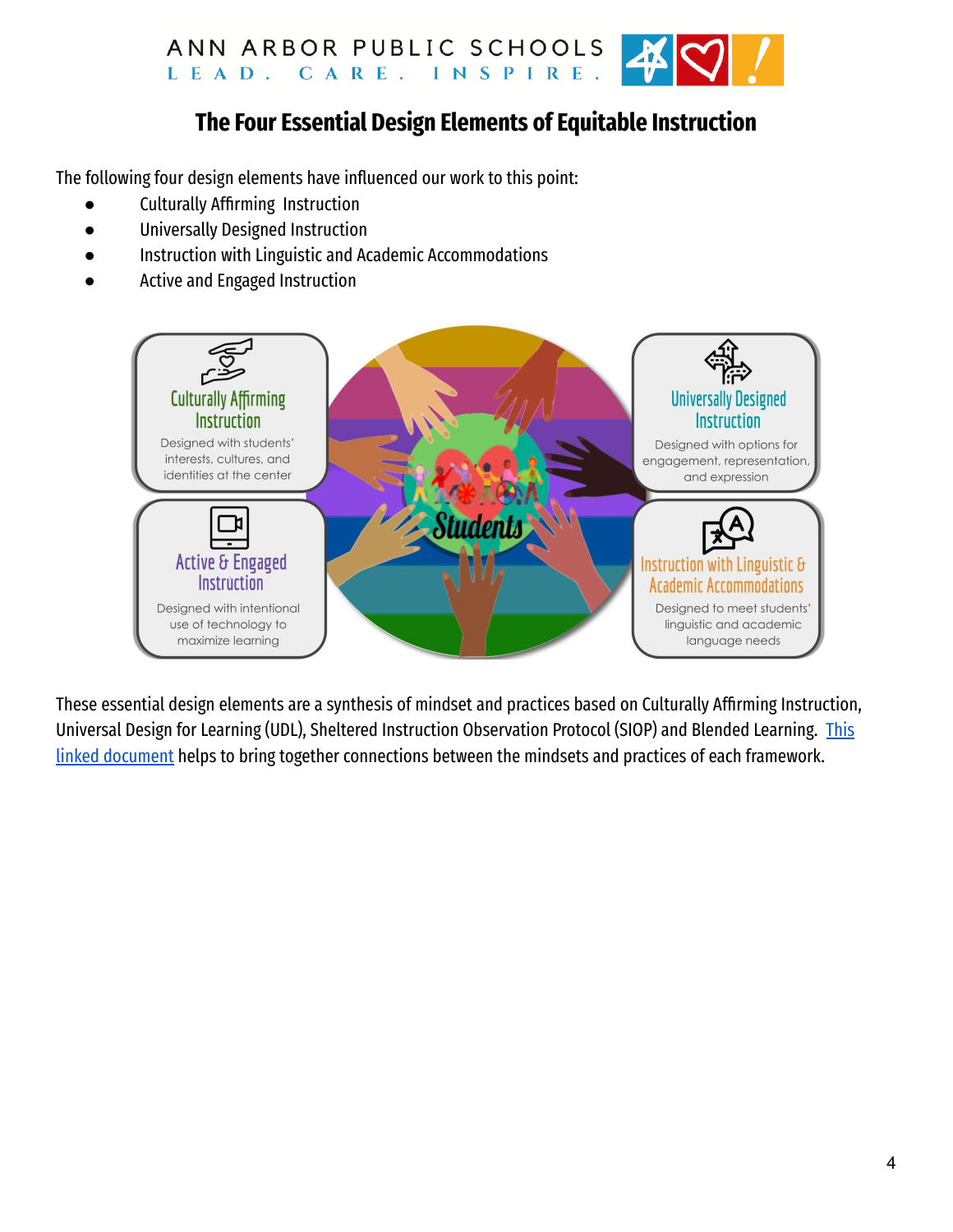# ANN ARBOR PUBLIC SCHOOLS AND CARE. INSPIRE.



| <b>ELEMENT</b>                                                                      | <b>SYMBOL</b> | DEFINITION / DESCRIPTION                                                                                                                                                                                                                                                                                                                                                                                                                                                                                                                                                                                                                                | <b>RESOURCES</b>                                                                                                                                                                        |  |
|-------------------------------------------------------------------------------------|---------------|---------------------------------------------------------------------------------------------------------------------------------------------------------------------------------------------------------------------------------------------------------------------------------------------------------------------------------------------------------------------------------------------------------------------------------------------------------------------------------------------------------------------------------------------------------------------------------------------------------------------------------------------------------|-----------------------------------------------------------------------------------------------------------------------------------------------------------------------------------------|--|
| <b>Culturally</b><br><b>Affirming</b><br><b>Instruction</b>                         |               | Culturally affirming instruction is connected to the term<br>culturally relevant teaching, which was created by Gloria<br>Ladson-Billings (1994), who says that it is "a pedagogy (the<br>method and practice of teaching) that empowers students<br>intellectually, socially, emotionally, and politically by using<br>cultural referents to impart knowledge, skills, and<br>attitudes." Geneva Gay (2010) further explains that<br>Culturally Responsive Teaching uses the cultural<br>knowledge, prior experiences, frames of reference, and<br>performance styles of ethnically diverse students to make<br>learning more relevant and effective." | <b>New York State Culturally</b><br><b>Responsive-Sustaining</b><br><b>Education FrameworK</b><br>$(CR-S)$<br><b>Education Justice Assessment</b><br>and Transformation Tool<br>(EJATT) |  |
| <b>Active and</b><br><b>Engaged</b><br><b>Instruction</b>                           |               | Equity-centered blended learning is the intentional<br>integration of educational technologies across instruction<br>in order to provide meaningful, student-centered learning<br>opportunities. Educators are empowered to utilize the<br>AAPS digital ecosystem to engage, enhance, and extend<br>student learning experiences.                                                                                                                                                                                                                                                                                                                       | <b>ISTE Standards</b><br><b>Christensen Institute</b><br><b>BL Research Institute</b>                                                                                                   |  |
| <b>Universally</b><br><b>Designed</b><br><b>Instruction</b>                         |               | Universally designed instruction improves and optimizes<br>teaching and learning for all people based on scientific<br>insights into how humans learn. This type of instruction<br>can be applied to any discipline or domain to ensure that<br>all learners can access and participate in meaningful,<br>challenging learning opportunities. The goal of universally<br>designed instruction is to use a variety of teaching<br>methods to remove any barriers to learning. It's about<br>building in flexibility that can be adjusted for every<br>person's strengths and needs (CAST.org).                                                           | <b>The UDL Guidelines</b><br><b>UDL-Aligned Strategies</b><br><b>UDL Flowchart</b><br><b>UDL Progression Rubric</b>                                                                     |  |
| <b>Instruction with</b><br>Linguistic &<br><b>Academic</b><br><b>Accommodations</b> |               | An instructional model using the Sheltered Instruction<br>Observation Protocol (SIOP) integrating content and<br>language instruction to support multilingual students and<br>all students with academic language proficiency, literacy<br>skills, and content learning.                                                                                                                                                                                                                                                                                                                                                                                | <b>SIOP Components &amp;</b><br><b>Features</b>                                                                                                                                         |  |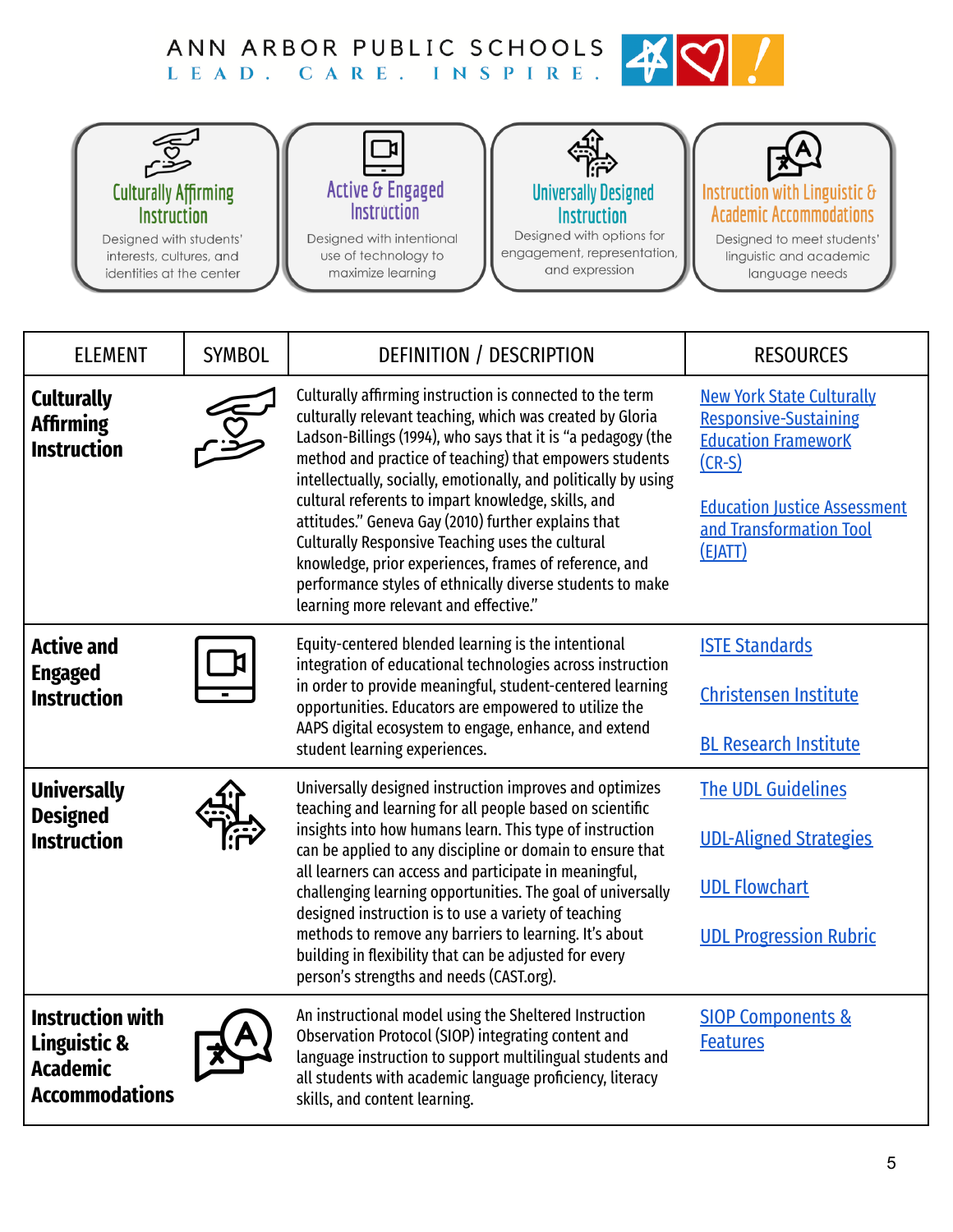

#### **2021-2022 Framework: Fall 2021**

On the following page, you will find Phase 1 of the AAPS 2021-2022 Instructional Framework. The Framework contains guiding questions based on each of the four essential design elements to **layer** onto the lesson components introduced during the 2020-2021 School Year.

*Four Essential Design Elements of Equitable Instruction*



#### **Applying the Framework**

As we plan units and lessons, and as we meet in TLNs to discuss how we are ensuring opportunities and access to high quality learning opportunities situated within our curriculum, these guiding questions will help us to reflect on the ways that we are incorporating some key elements of the four design elements into our work. Note that we are not naming every aspect of these design elements, but rather building upon those that served us last year and layering elements of culturally affirming instruction and blended learning as we learn and lean into these aspects of equitable instruction this year.

These questions will serve as prompts for self-reflection and discussion that may uncover areas for our individual and collective growth and spur purpose for deeper learning across this coming year. Over time and with input from our learning community, we will further delineate our Framework beyond general points of reflection to precisely name and provide examples of the most generative features of equitable instruction in AAPS.